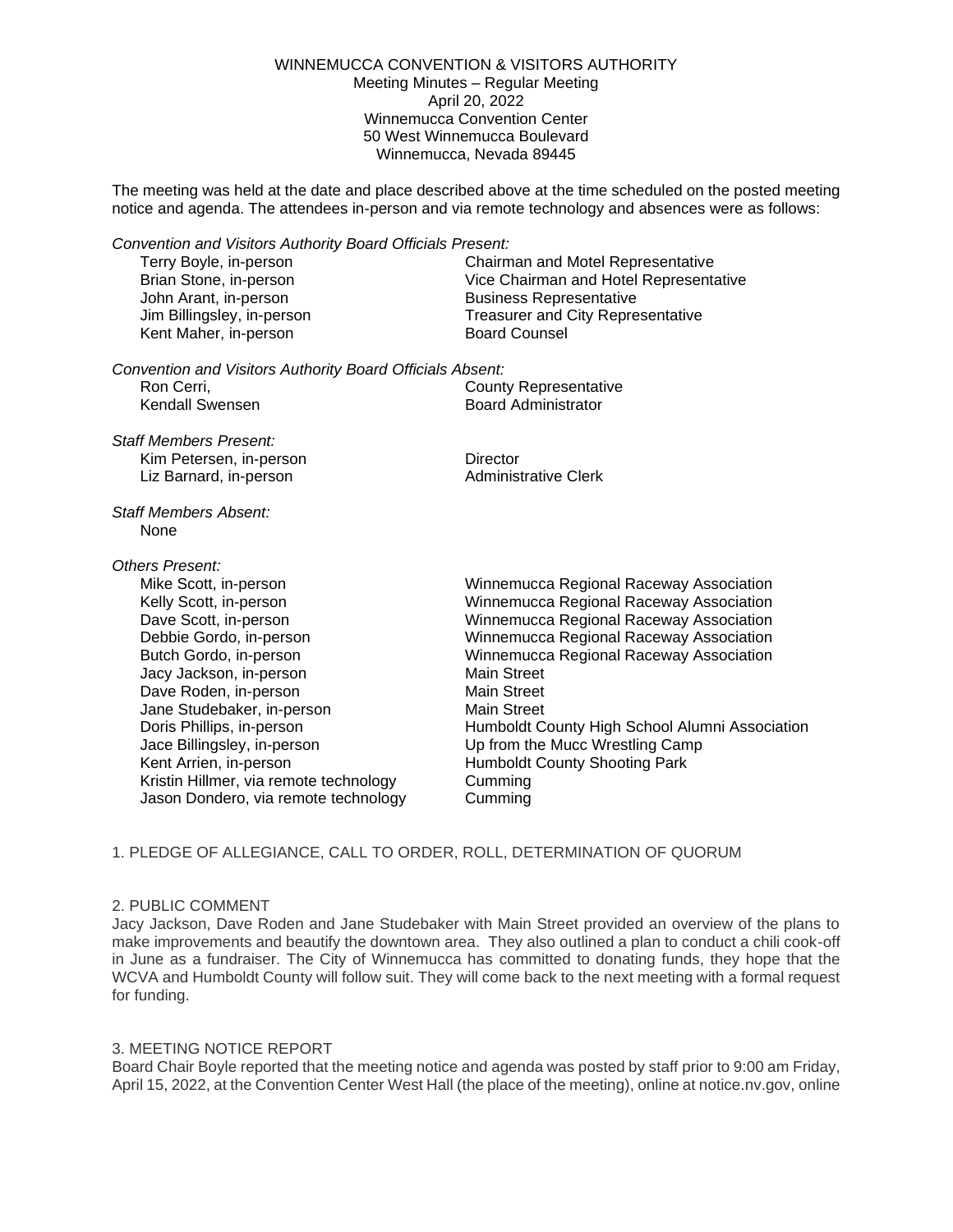Winnemucca Convention & Visitors Authority Meeting Minutes April 20, 2022 Page 2

at winnemucca.com, online at humboldtcountynv.gov, as well as the Humboldt County Court House and Winnemucca City Hall. No persons have requested mailed notice during the past six months.

## 4. BUSINESS IMPACT DETERMINATION

After review and consideration of the effect each item could potentially have on a "business," as the term is defined by statute, the Board agreed, and

**Brian Stone moved to make a finding that no item on the agenda appears to impose a direct and significant economic burden on a business or appears to directly restrict the formation, operation, or expansion of a business. Motion carried, 4-0.**

#### 5. CLAIMS REVIEW & ACTION

The following claims were submitted in list form to the board members with the meeting notice and agenda, with the opportunity to review and obtain further information before or at the meeting:

| <b>BANK ACCOUNT</b> | <b>CHECK NUMBERS</b> | <b>AMOUNT</b> |
|---------------------|----------------------|---------------|
| Nevada State Bank   | 25951 - 26020        | \$290,878.48  |

**John Arant moved to approve all claims submitted for April 20, 2022. Motion carried, 4-0.**

6. CONSENT AGENDA

6.1. WCVA Meeting Minutes

WCVA Meeting Minutes March 16, 2022

6.2. Accommodation Tax 9-month refund requests as follows: Harber (\$674.40), Laca (\$501.60), Venable (\$500.10), Wright (\$666.00), Stallard (\$416.52)

## 6.3. \$10,000 Donation to City of Winnemucca Special Events Fund **Terry Boyle moved to approve the consent agenda. Motion carried, 4-0.**

## 7. GENERAL BUSINESS

7.1. Mike Scott, Winnemucca Regional Raceway, request for cooperative funding in the approximate sum of \$10,675 to purchase power harrow for raceway

Mike Scott and others were present to request grant funding for a power harrow to be used to keep the raceway track in good condition. The requested equipment will help to condition the track surface and reduce the "blue groove" effect. Keeping the track in better condition will help keep a good race season going and allow racers to go from three-wide to four-wide racing at the track.

**Jim Billingsley moved to approve the request for cooperative funding of \$10,675 evenly split between grant and underwriting. Motion carried, 4-0.**

7.2. Doris Phillips, Humboldt County High School Alumni Committee, request for cooperative funding in a sum up to \$3,500 for Humboldt County High School Reunion, August 20, 2022

Jim Billingsley announced that since he is on this committee, he will abstain from voting on the matter. Doris Phillips explained their expenses have gone up, especially having to contact their alumni to reschedule twice due to COVID-19. Chair Boyle noted this event brings in a surprising amount of people from out-of-town and is beneficial to many businesses in the community.

## **Terry Boyle moved to approve the request for cooperative funding of a \$3,500 grant. Motion carried, 3-0. Jim Billingsley abstained.**

7.3. McDermitt Rodeo Board, request for Small Community grant funding in the sum of \$10,000 There was brief discussion that all was in order for this request and the board verified the McDermitt Rodeo Board was eligible for the amount requested.

**Brian Stone moved to approve the \$10,000 Small Community Grant request. Motion carried, 4-0.**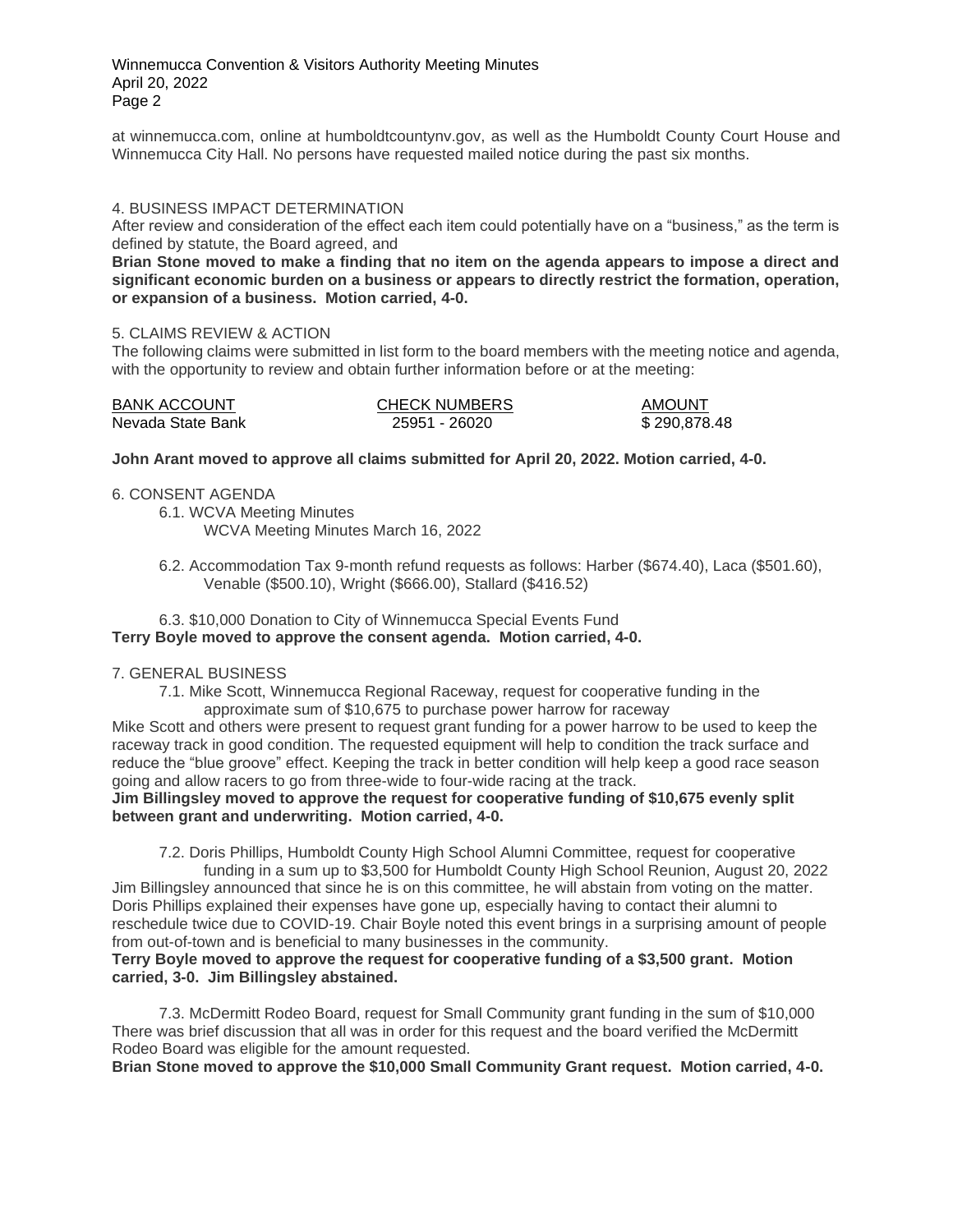7.4. Jace Billingsley, Up from the Mucc Foundation, request for cooperative funding to pay the facility rental fees for the EOU Wrestling Camp June 20-22, 2022

Jace Billingsley requested payment of the facility rental fees for use of the concourse at the Event Center. The EOU Wrestling team just won conference and there is already additional interest and an increase in planned attendance. The event brings wrestlers from out-of-area and out-of-state.

# **John Arant moved to pay the facility fees at the WEC in the amount of \$2,100. Motion carried 4-0.**

7.5. Kent Arrien, Humboldt County Shooting Park, request for cooperative funding for the annual maintenance and upkeep donation in the sum of \$1,500 and for an additional sum to be determined for the drainage project

Kent Arrien requested a \$1,500 donation for maintenance projects at the Shooting Park. Arrien advised that he believes funding for the drainage project has been secured. The board noted that they hear a lot of comments from out-of-town people who use the Shooting Park about how good the facility is. **Jim Billingsley moved to approve the request for cooperative funding of a \$1,500 grant. Motion carried 4-0.**

7.6. Presentation of proposal from Cumming for management of East Hall project Kristen Hillmer and Jason Dondero, via remote technology, explained the proposal, noting there are several different ways to proceed with the project. Currently, it is unknown whether there will be any funding awarded to the WCVA through the COVID Relief funds from the State Treasurer's office. The board discussed priorities and agreed that getting an estimate on redoing the outside of the East Hall is the primary focus. That project may be self-funded. Legal counsel Kent Maher explained his concern regarding language in part of the contract that will need to be reworked to be acceptable. **Jim Billingsley moved to proceed with spending up to \$10,000 to get an estimate of cost and duration for the project. Motion carried 4-0.**

7.7. Ag. District #3 discussion and direction for possible addition to West end of Event Center Director Kim Petersen presented a preliminary design from TSK to add on to the west side of the Event Center and requested direction from the board as to whether this is something the WCVA will consider moving forward with. There was discussion regarding financial alternatives and options. The board agreed that the idea has the potential to benefit the WEC and the community and directed Petersen to move forward with getting an estimate on the overall cost. **No action taken.**

7.8. Upgrade to West Hall HVAC system, request for approval Director Kim Petersen presented the proposal from A-1 Commercial Services Company to upgrade the current HVAC system for the West Hall. The current system is designed to maintain a steady temperature for the whole building. The proposed upgrade to the existing system will allow more refined control of the temperature for the individual rooms when the walls are closed. Terry Boyle noted this may also lead to some cost savings for the heating and cooling of the building.

# **Brian Stone moved to approve the proposed upgrade to the West Hall HVAC system. Motion carried 4-0.**

# 8. DIRECTOR'S REPORT

8.1. Report on possible removal of center columns at Event Center Director Kim Petersen reported he is unable to find an entity or person to come up with a reasonable plan to remove the center columns at the Event Center. He will go to a steel building company next to see if they might have ideas on how to accomplish the task.

9. COUNSEL REPORT No report.